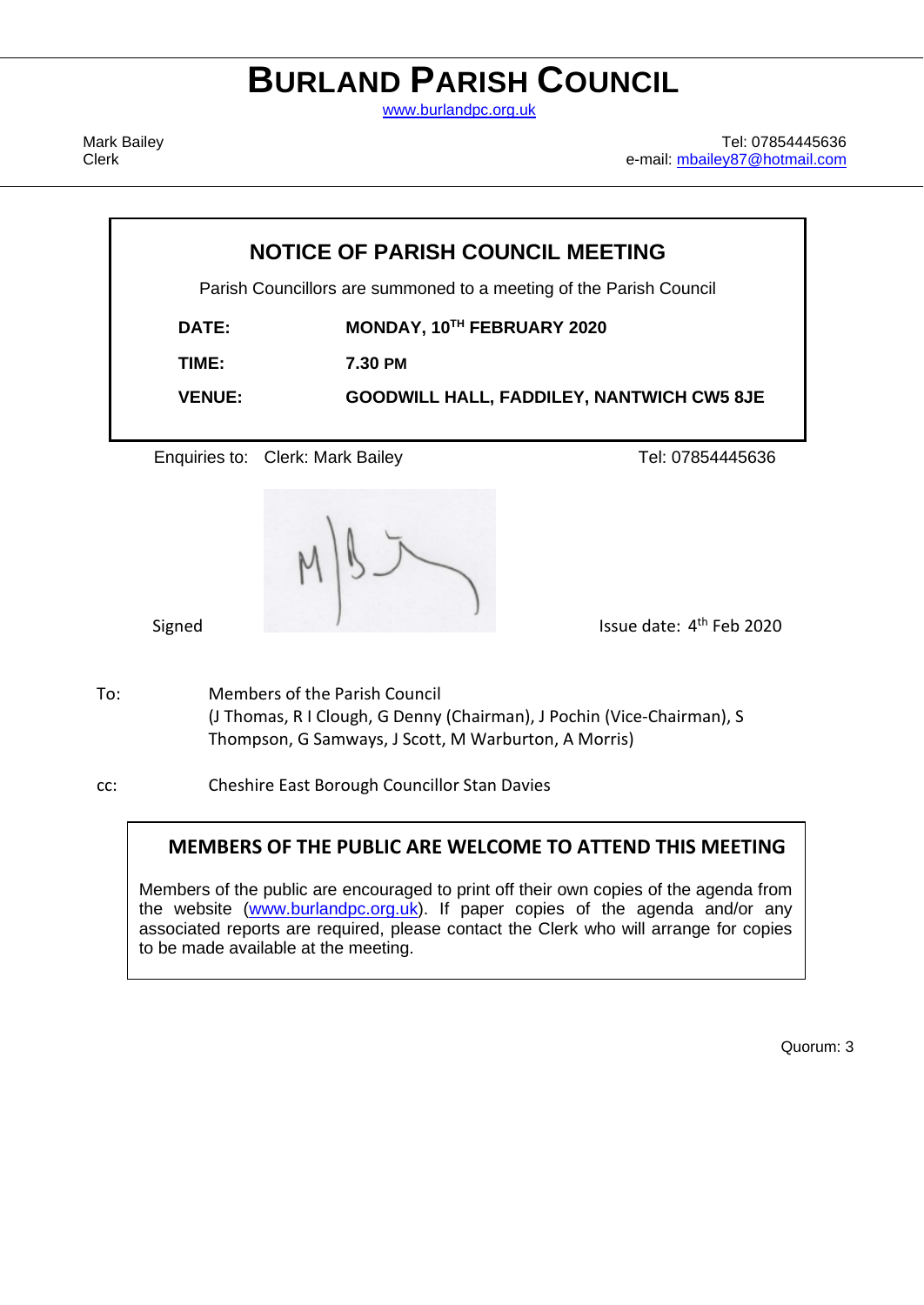# **A G E N D A**

#### **1 APOLOGIES FOR ABSENCE**

Apologies for absence should be notified to the Clerk before 6.00 pm on the day of the meeting, if possible.

#### **2 DECLARATIONS OF INTERESTS**

Members to declare any disclosable pecuniary interest or non-pecuniary interest which they have in any item of business on the agenda, the nature of that interest, and in respect of disclosable interests, to leave the meeting prior to the discussion of that item.

If declarations are not made at this point in the proceedings, they should be made as soon as the Member becomes aware of an interest.

Whilst the Clerk can advise on the Code of Conduct and its interpretation, the decision to declare (or not) is the responsibility of the Parish Councillor, based on the circumstances of the matter in hand.

#### **3 MINUTES**

To approve, as a correct record, the minutes of the annual meeting of the Parish Council held 13th January 2020.

<https://burlandpc.org.uk/documents/minutes-13th-january-2020/>

#### **4 MATTERS ARISING**

To raise any matters from the above minutes.

#### **5 PUBLIC QUESTION TIME**

Members of the public can ask questions or address the Parish Council.

# **6 FINANCIAL MATTERS**

#### **6.1 Authorisation of payments**

| £227.76 | Dr MJ Bailey - salary payment for Clerk (Feb 2020) |
|---------|----------------------------------------------------|
| £56.94  | HMRC for month 11 of the tax year (Clerk's salary) |
| £75.00  | Room Hire - Baddiley & Ravensmoor Chapel           |
| £34.50  | Shires Pay Services - Payroll Costs (M9-M12)       |

**RECOMMENDATION:** Members are asked to approve the above payments.

**6.2 Ledger/Bank Reconciliation Statement (1st April 2019-31st Jan 2020)** The ledger/bank reconciliation statement for the period 1<sup>st</sup> April 2019-31<sup>st</sup> Jan 2020 is presented to Members for note.

# <https://burlandpc.org.uk/documents/ledger-1-4-19-31-01-20/>

#### **7 BOROUGH COUNCILLOR'S REPORT**

Borough Councillor W S Davies to report on any Cheshire East Council matters of interest.

# **8 COMMUNITY GOVERNANCE REVIEW**

To discuss the issues raised by the Cheshire East Community Governance Review. Details of the reviews to be found at [https://www.cheshireeast.gov.uk/council\\_and\\_democracy/community-governance/community](https://www.cheshireeast.gov.uk/council_and_democracy/community-governance/community-governance-reviews.aspx)[governance-reviews.aspx](https://www.cheshireeast.gov.uk/council_and_democracy/community-governance/community-governance-reviews.aspx)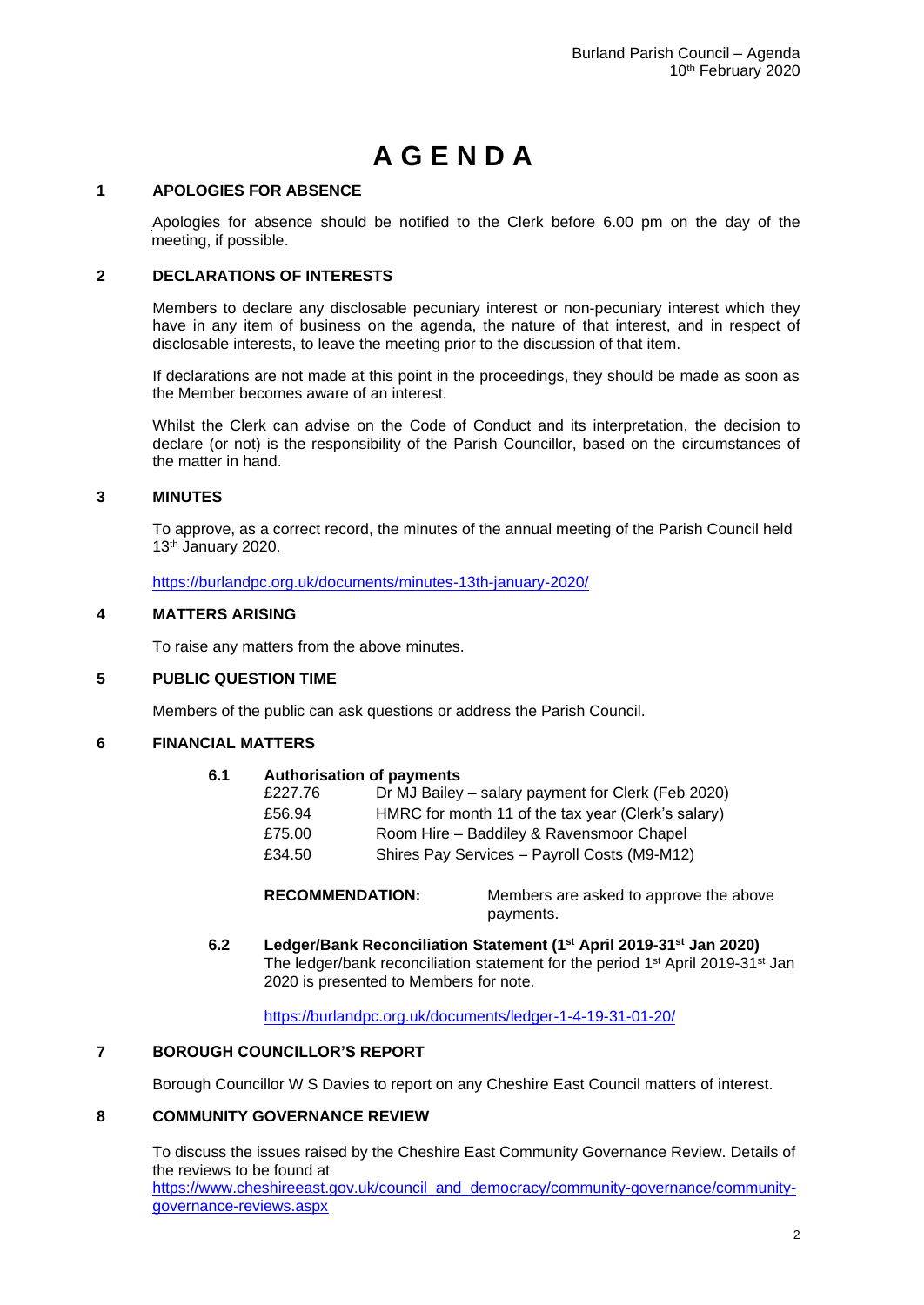#### **9 HIGHWAY MATTERS/SPEED WATCH**

To receive an update on any issues relating to highways in the parish and affecting the parish.

#### **9.1 Flooding in the Parish**

To follow up discussions regarding the issue of flooding in the parish.

# **9.2 Road Safety**

To consider any issues relating to road safety.

#### **9.3 Speed Gun**

To provide an update on issues relating to use of the speed gun.

#### **9.4 Speed Indication Device (SID)**

To update on the use of the SID in the parish.

# **10 PLANNING MATTERS**

To receive an update on any issues relating to planning in the parish and affecting the parish.

#### **10.1 Planning Applications**

The Parish Council is invited to comment on the following planning applications,<br>which can be viewed on the Cheshire East Council website at which can be viewed on the Cheshire East Council website at [https://www.cheshireeast.gov.uk/planning/view\\_a\\_planning\\_application/view\\_a\\_plan](https://www.cheshireeast.gov.uk/planning/view_a_planning_application/view_a_planning_application.aspx) [ning\\_application.aspx](https://www.cheshireeast.gov.uk/planning/view_a_planning_application/view_a_planning_application.aspx)

20/0240N The Old Windmill, Ravens Lane, Burland CW5 8PG Platform lift and raised sitting area.

> [http://planning.cheshireeast.gov.uk/applicationdetails.aspx?pr=20/02](http://planning.cheshireeast.gov.uk/applicationdetails.aspx?pr=20/0240N) [40N](http://planning.cheshireeast.gov.uk/applicationdetails.aspx?pr=20/0240N)

Deadline date for comments: 4th March 2020

29/0241N The Old Windmill, Ravens Lane, Burland CW5 8PG Listed building consent for platform lift and raised sitting area.

> [http://planning.cheshireeast.gov.uk/applicationdetails.aspx?pr=20/02](http://planning.cheshireeast.gov.uk/applicationdetails.aspx?pr=20/0241N) [41N](http://planning.cheshireeast.gov.uk/applicationdetails.aspx?pr=20/0241N)

Deadline date for comments: 4<sup>th</sup> March 2020

#### **11 COMMUNICATIONS/SHARED INFORMATION**

This item has been included on the agenda for Members to discuss any communication issues and for Members to share information.

#### **12 DATE OF NEXT MEETING**

Monday 9<sup>th</sup> March 2020 - Baddiley & Ravensmoor Methodist Chapel, Swanley Lane, Ravensmoor CW5 8PX